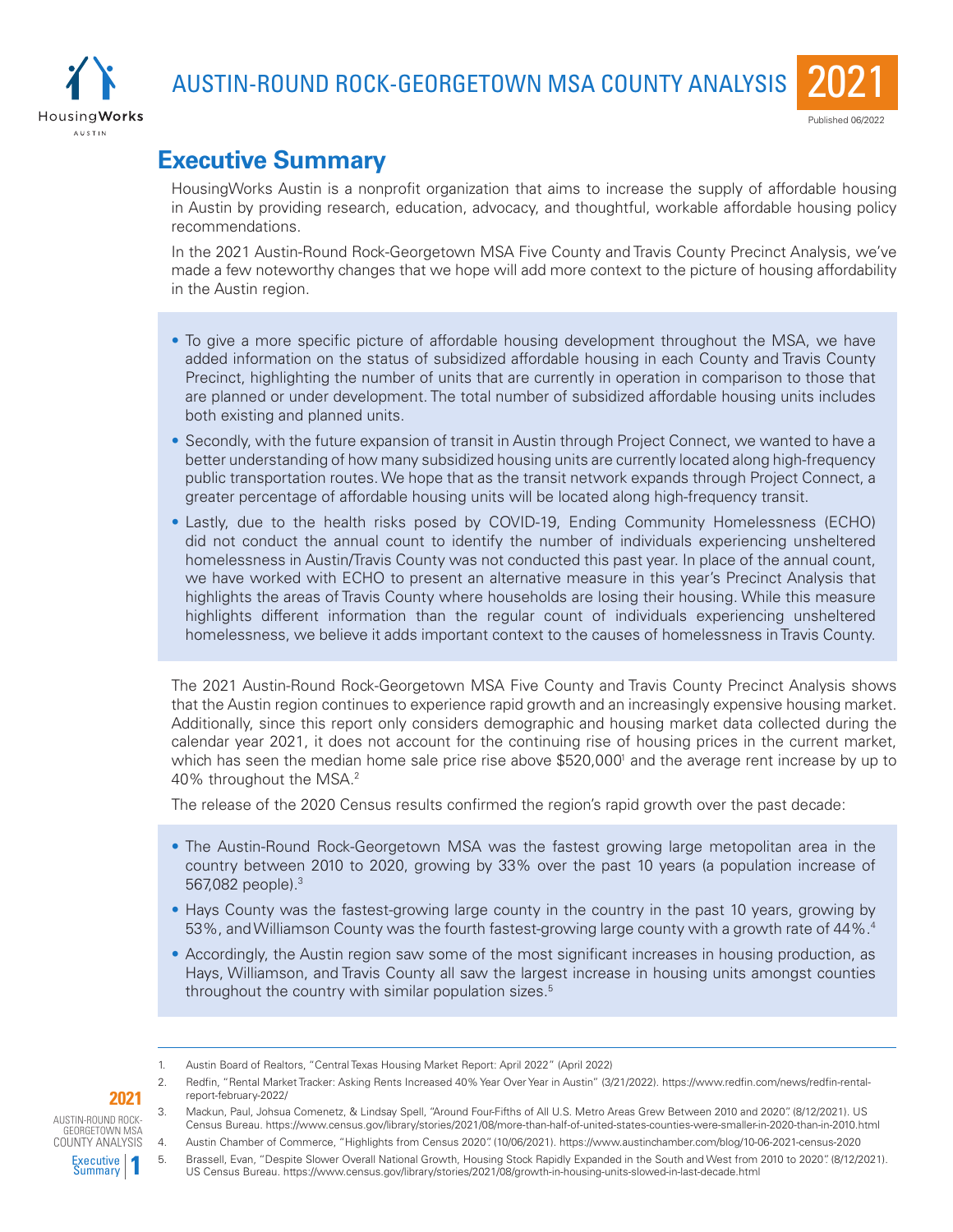



Despite the increase in the number of housing units, housing costs have risen by over 36% across the MSA from 2020 to 2021.

- In the Austin MSA as a whole, the median home sale price increased by \$150,000 to \$468,000 while the average monthly rent rose by \$436 to \$1,601 a month in 2021.
- In all 5 counties within the Austin MSA, median home sale prices and average rents have soared between 2020 and 2021, with home prices increasing by as much as 43% and rents increasing by as much as 32%.
- As the chart below illustrates, the most significant housing cost increases between 2020 and 2021 were seen in Williamson County and Bastrop County, but all five counties experienced home sale price increases of at least 30% and rent price increases of at least 8%.



**Median Home Sale Price Increases by County (2020 to 2021)**

**Average Rent Increases by County (2020 to 2021)**



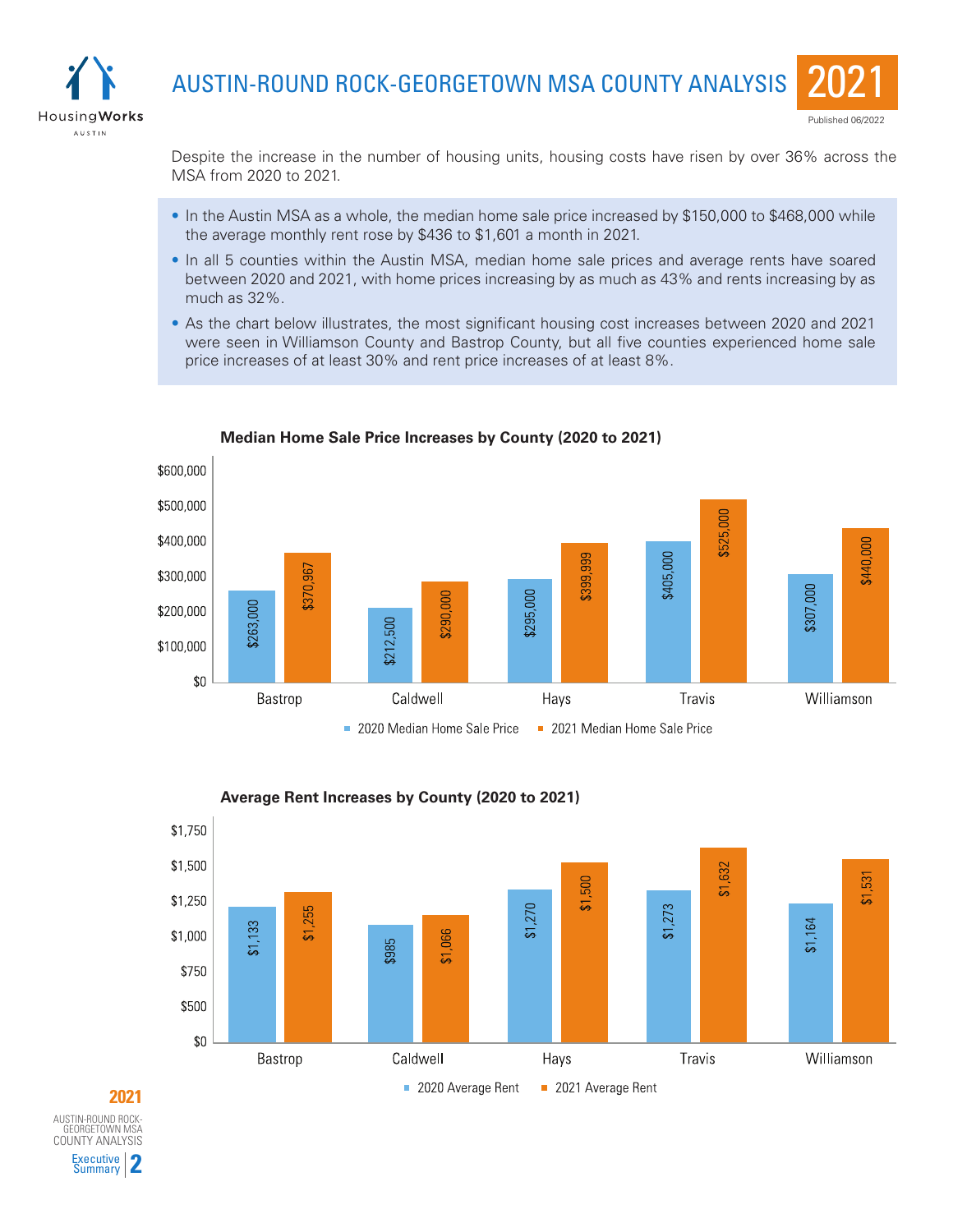



The sharp increases in home prices and rents underline the continued need for housing across the entire region. However, nearly 80% of the subsidized affordable housing units in the MSA are located in Travis County alone. Meanwhile, households in all counties struggle to pay for increased housing costs:

- In all counties but Bastrop, over 1 in 4 households are housing cost burdened, defined as paying more than 30% of their income to housing costs. Furthermore, over 10% of households in all counties but Bastrop pay more than half of their income to housing costs (extremely cost burdened).
- While the median family income in the Austin MSA has risen by 15%, the poverty rate and the percentage of households who experience housing cost burden in the MSA have changed less than 1%, suggesting that gains in wealth have not benefited low-income households to the same extent as other households in the region.

The continued high rate of cost-burdened households amid rapid growth of housing prices and incomes in the Austin MSA underlines the significant need for subsidized affordable housing units across the region. As part of this year's iteration of the County and Precinct Analysis, we have included a breakdown of the status of subsidized affordable housing units, highlighting the share of subsidized units which are currently available to households against the share of subsidized units that are planned.

- In all counties other than Travis County, the majority of subsidized units are currently existing, with at least 70% of the subsidized units already completed.
- In Bastrop and Caldwell counties, fewer than 5% of all subsidized housing units are in development. The lack of planned affordable housing in these areas suggests an even greater need to address the lack of affordable housing in recent years to keep pace with population and income growth.

Within Travis County, which contains nearly 80% of the subsidized affordable housing throughout the entire region, affordable housing is unevenly distributed:

- 78% of the county's subsidized housing is consolidated within only two precincts: Precincts 1 and 4.
- Furthermore, 55% of subsidized housing in Travis County located outside of the City of Austin are within Precinct 1 alone.

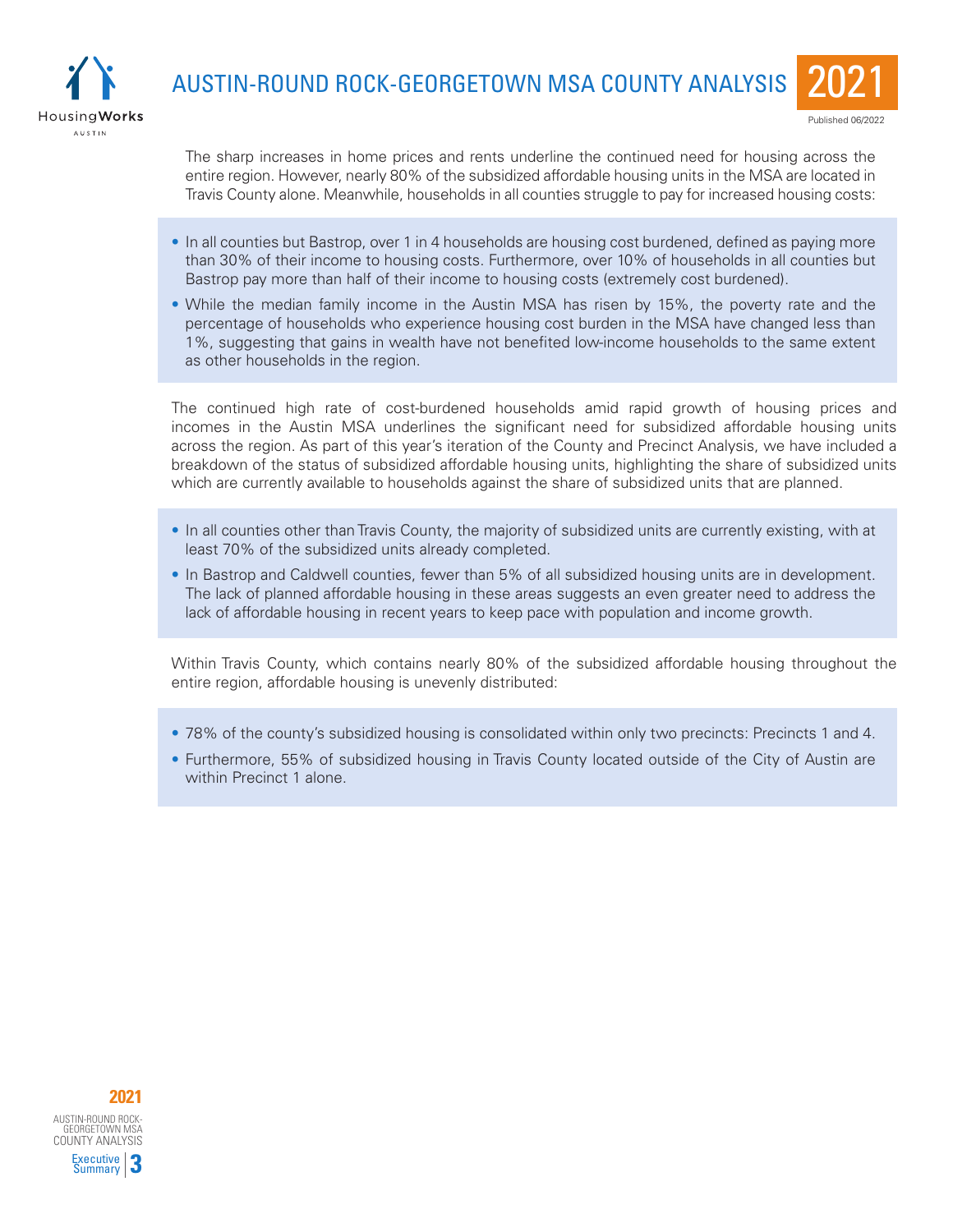



Additionally, households in some Precincts struggle to pay for housing at greater rates than those in other Precincts:

- In Precincts 1 and 4, over 47% of renter households experience housing cost burden, while in Precincts 2 and 3 the percentage of cost-burdened renters drops to 42%.
- Data tracking individuals experiencing homelessness underlines this disparity, as an estimated 73% of unhoused Travis County residents last lived in Precincts 1 and 4.6

However, all four precincts do have significant development pipelines for subsidized housing located outside of the City of Austin:

- At least 37% of the subsidized units in all four Precincts are in development.
- 58% of subsidized units located outside of the City of Austin in Precinct 4 are in development.

The encouraging signs of affordable housing in Travis County suggest movement toward an increased rate of subsidized housing development. However, to ensure that there is sufficient affordable housing to meet the demands of the intense growth in other counties, namely Hays and Williamson, and rising housing prices throughout the Austin MSA, greater efforts in all five counties should be made to focus on adding more subsidized units affordable to low-income households, so that everyone across the Austin region can access safe and affordable housing.

Nora Lisanes - Moeller

Nora Linares-Moeller Executive Director, **HousingWorks Austin**



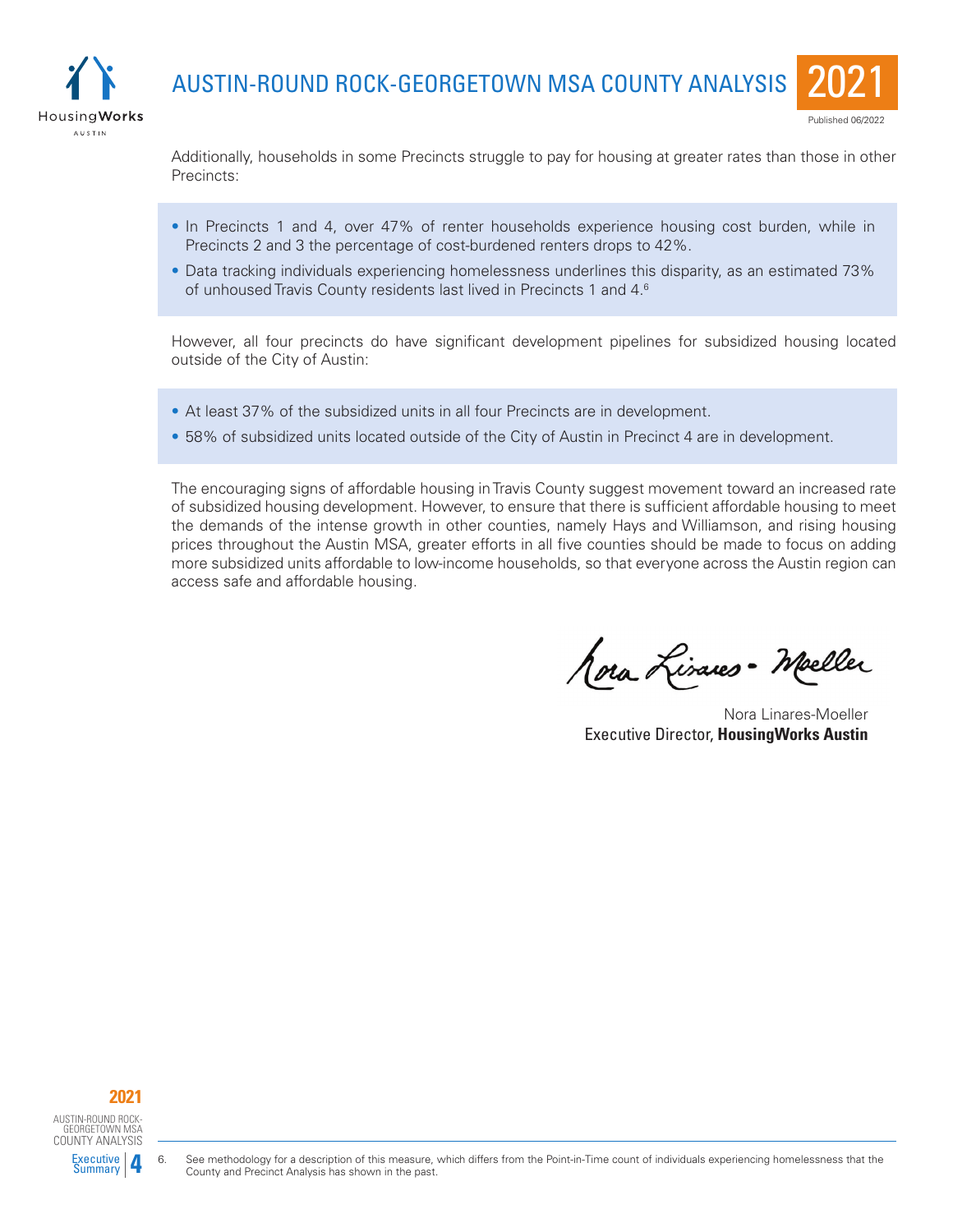



## **Key Takeaways for the Five-County Austin-Round Rock-Georgetown MSA**

### **BASTROP COUNTY:**

- Bastrop County was the only county in the Austin-Round Rock-Georgetown MSA that did not see the poverty rate decline in the past year. Whereas the poverty rate across the five counties went down by 0.6%, Bastrop County showed a slight increase (+.1%) in poverty since 2020, with the poverty rate at 11.3%.
- Bastrop County has a higher percentage of older individuals than other counties in the MSA, with 14.4% of the population over the age of 65 and the median age in the county at 38 years old, 1.5 years more than any other county.
- Households in Bastrop County drive more on average than residents in other counties in the region. The average household in Bastrop County drives 25,688 miles every year.

### **CALDWELL COUNTY:**

- With only 681 subsidized units located within Caldwell County, Caldwell contains the fewest subsidized affordable housing units out of all counties in the Austin-Round Rock-Georgetown MSA. Additionally, Caldwell is the only county without any subsidized units planned to be completed in the near future. Developers and policy makers should increase efforts to add subsidized affordable housing in Caldwell to combat the rising housing costs the low- and moderate-income households are experiencing across the Austin region.
- Caldwell County residents have less wealth on average than residents in other counties in the Austin region. The county shows the lowest median family income, at \$68,289, and the highest poverty rate, at 15.8%. However, the county showed the largest reduction of poverty throughout the five-county MSA over the past year, as the poverty rate went down by 3.1%.
- With homes selling for \$290,000 and units renting for \$1,066 on average, Caldwell County has the least expensive housing in the Austin region. However, the cost of housing has risen significantly over the past year in the county. The average rent has increased by 8.3% (+\$81) and the median home sale price has increased by 36.5% (+\$77,500) from 2020 to 2021.

#### **HAYS COUNTY:**

- Over the past 10 years, Hays County was the fastest growing county (with a population over 100,000) in the entire country, as the population increased by 53% by 83,960 residents to a population of 241,067 according to the 2020 Census.7
- Hays County has some of the highest rates of housing cost burden in the region, with 1 in 3 households paying 30% or more of their income toward housing costs and 1 in 6 paying 50% or more of their income to housing (extremely cost burdened).



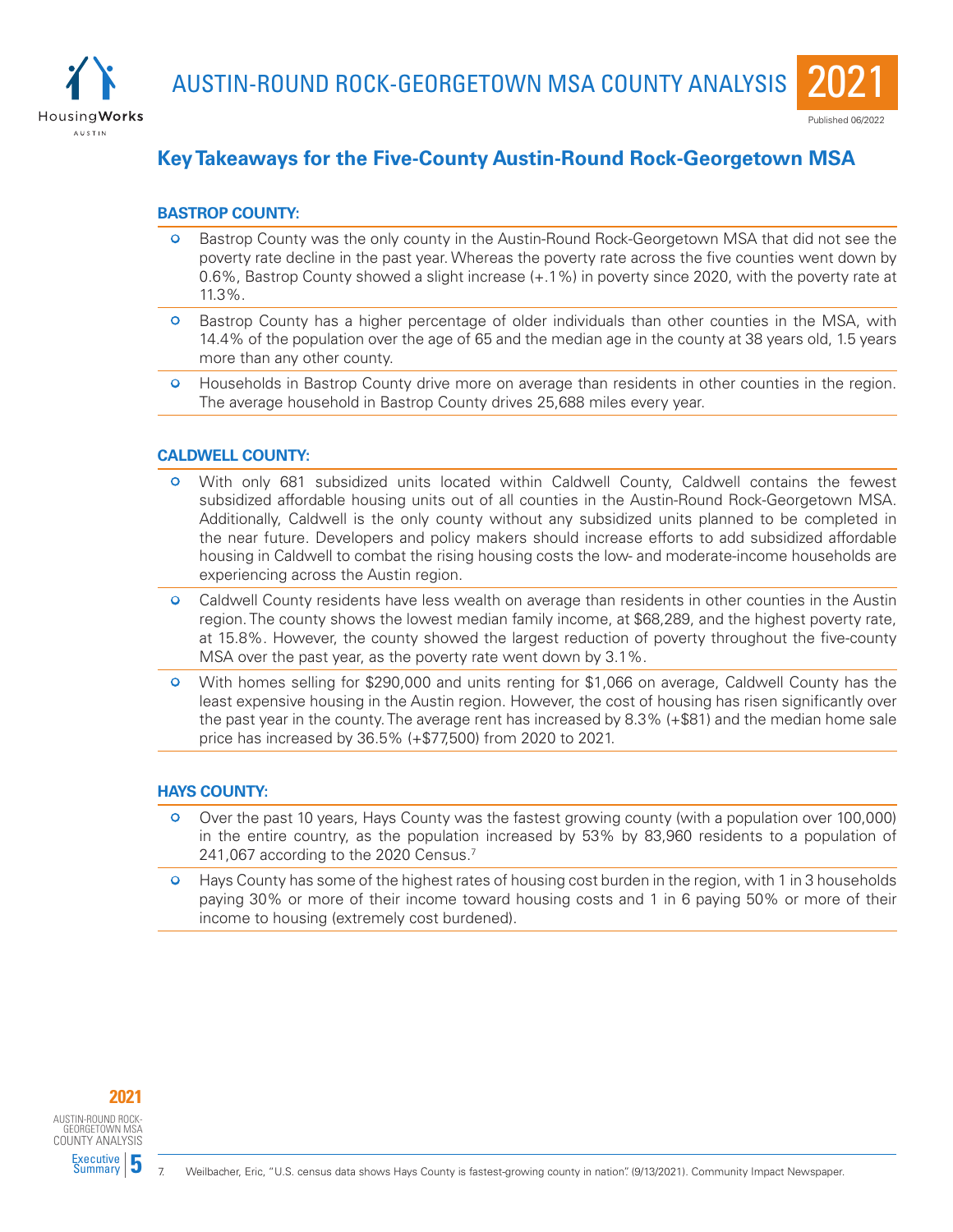



#### **TRAVIS COUNTY:**

- **•** Travis County contains the most subsidized affordable housing out of all 5 counties in the Austin-Round Rock-Georgetown MSA, with 79% of the region's subsidized units located in Travis County alone.
- Over the past year, the number of subsidized units located in Travis County outside of the City of Austin has increased by 11.9% (+734 units), while subsidized units across the county as a whole has increased by 13.5% (+6,258 units).
- Travis County has the most expensive housing in the Austin region, as homes sold for \$525,000 and units rented for \$1,632 on average. Rents in Travis County increased at some of the highest rates than in the region, with a 28.3% increase (+\$359) from 2020 to 2021.

#### **WILLIAMSON COUNTY:**

- Housing prices increased more in Williamson County than in any other part of the Austin MSA from 2020 to 2021, with the median home sale price increasing by \$133,000, a 43.3% increase, and average rents jumping by 31.6%, \$367 more in monthly rent.
- Despite containing 26% of the region's population, only 11% of the MSA's subsidized affordable housing is located in Williamson County. Furthermore, only 1,625 subsidized units are currently planned for Williamson County, significantly fewer than the 5,632 that are currently existing.
- On average, Williamson County residents are wealthier than residents in any other county in the Austin-Round Rock-Georgetown MSA, with the county's median family income at \$104,621. Additionally, with a poverty rate of 6.1%, a smaller percentage of Williamson County residents live in poverty than in the other four counties in the region.

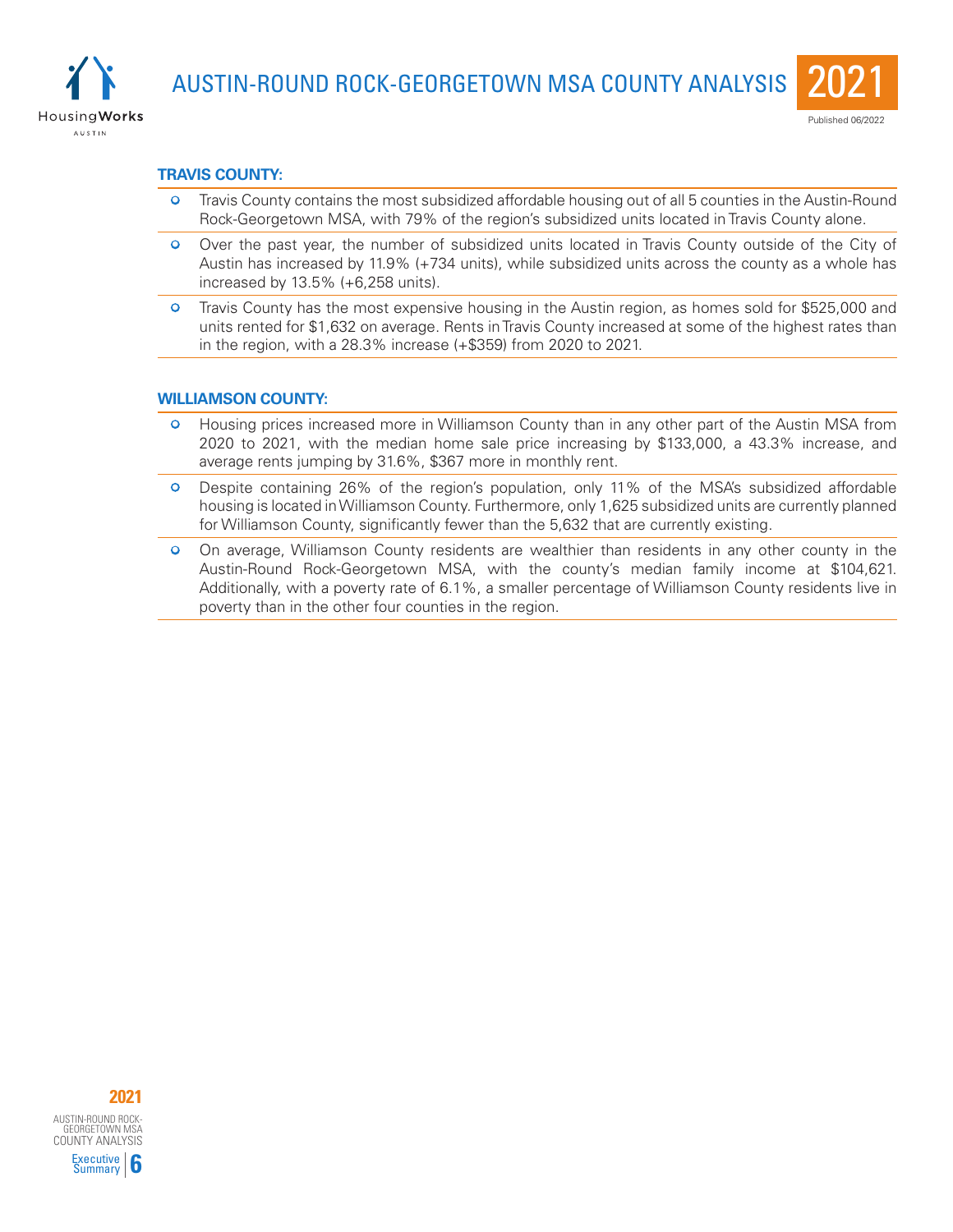



## **Austin-Round Rock-Georgetown MSA County Analysis Sources & Methodology**

The county and precinct analyses are based on a variety of sources and these are mentioned on each county and precinct analysis sheet. The numbers below correspond with the numbers marked on the figure above for reference.

### **Sources**

- **SOURCE 1:** United States Census Bureau, 2016-2020 5-Year American Community Survey. Precinct Analysis based on methodology 1.
- **SOURCE 2:** Multiple sources are combined to create a comprehensive list for precinct or counties respectively.
	- o Housing and Planning Department City of Austin, Accessed 2022
	- o Texas Department of Housing & Community Affairs, Accessed 2022
	- o National Low Income Housing Coalition and Public and Affordable Housing Research Corporation, Accessed 2022
	- o Housing Authority of the City of Austin, Accessed 2022
	- o Housing Authority of Travis County, Accessed 2022
	- o Travis County Housing Finance Corporation, Accessed 2022
	- o United States Department of Housing and Urban Development, Accessed 2022
	- o Various county housing resources.
	- o Precinct Analysis based on methodology 3<sup>1</sup>.

**• SOURCE 3:** Austin Investor Interests, Q4 2021, Austin Board of Realtors (ABOR), Q4 2021. Precinct Analysis based on methodology 2; United States Census Bureau, 2016-2020 5-Year American Community Survey. Precinct Analysis based on methodology 1.

- **• SOURCE 4:** United States Census Bureau, 2016-2020 5-Year American Community Survey. Precinct Analysis based on methodology 1.
- **• SOURCE 5:** United States Census Bureau, 2016-2020 5-Year American Community Survey. Precinct Analysis based on methodology 1.
- **• SOURCE 6:** Ending Community Homelessness Coalition (ECHO) 2022. See note in Methodology for "Measure for Homelessness in 2021 Reports".
- **• SOURCE 7:** United States Census Bureau, 2016-2020 5-Year American Community Survey. Precinct Analysis based on methodology 1.
- **SOURCE 8:** United States Department of Housing and Urban Development Comprehensive Housing Affordability Strategy (CHAS) Dataset, 2014-2018. Precinct Analysis based on methodology 1.
- **• SOURCE 9:** Capital Metropolitan Transit Authority, Accessed 2022; See Source 2 for details on unit list. Analysis based on methodology 4.
- **• SOURCES 10-11:** Center for Neighborhood Technology Housing and Transportation Affordability Index, 2022. Precinct Analysis based on methodology 1.



AUSTIN-ROUND ROCK-GEORGETOWN MSA COUNTY ANALYSIS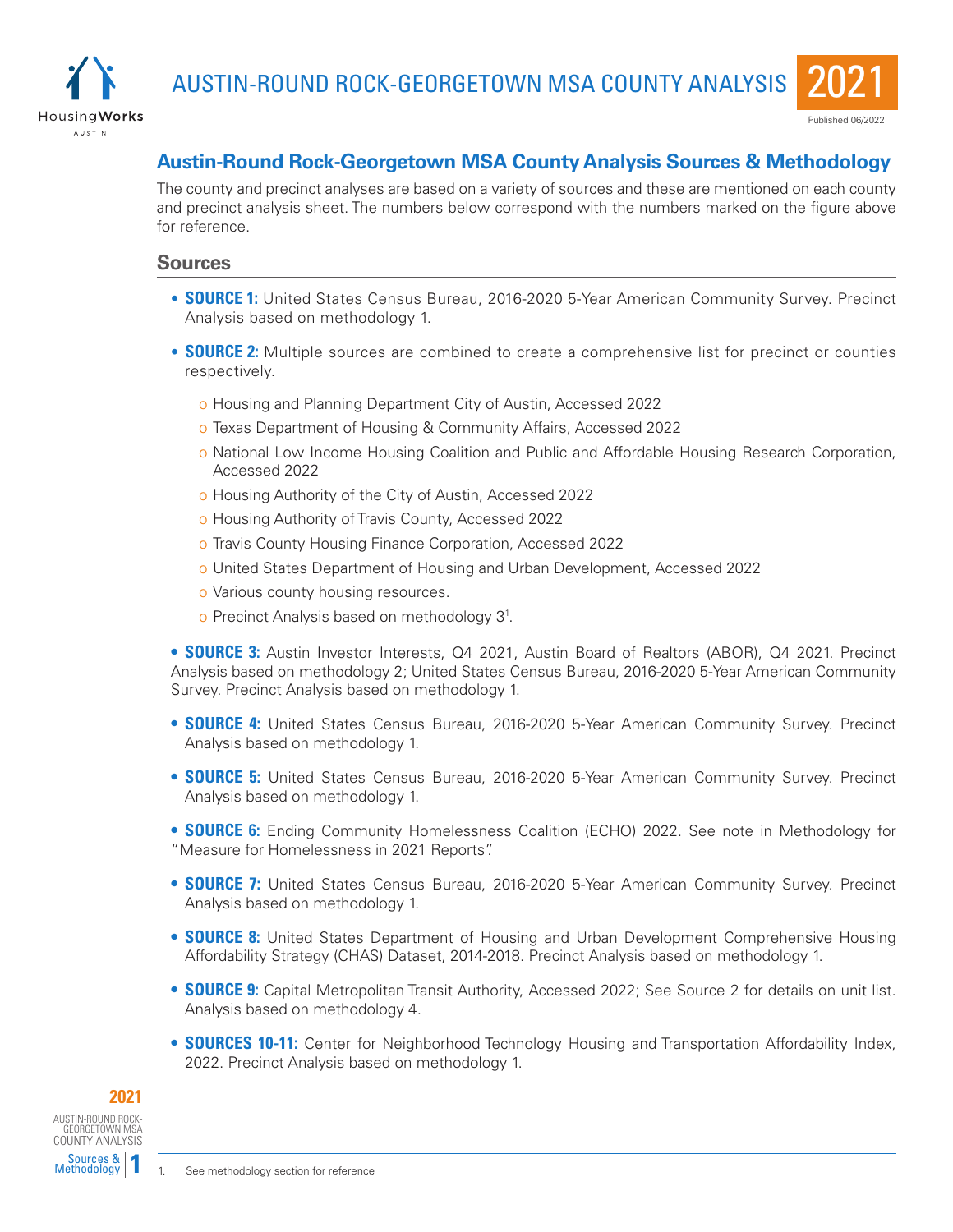AUSTIN-ROUND ROCK-GEORGETOWN MSA COUNTY ANALYSIS







# **2021**

AUSTIN-ROUND ROCK-GEORGETOWN MSA COUNTY ANALYSIS Sources & Methodology **2**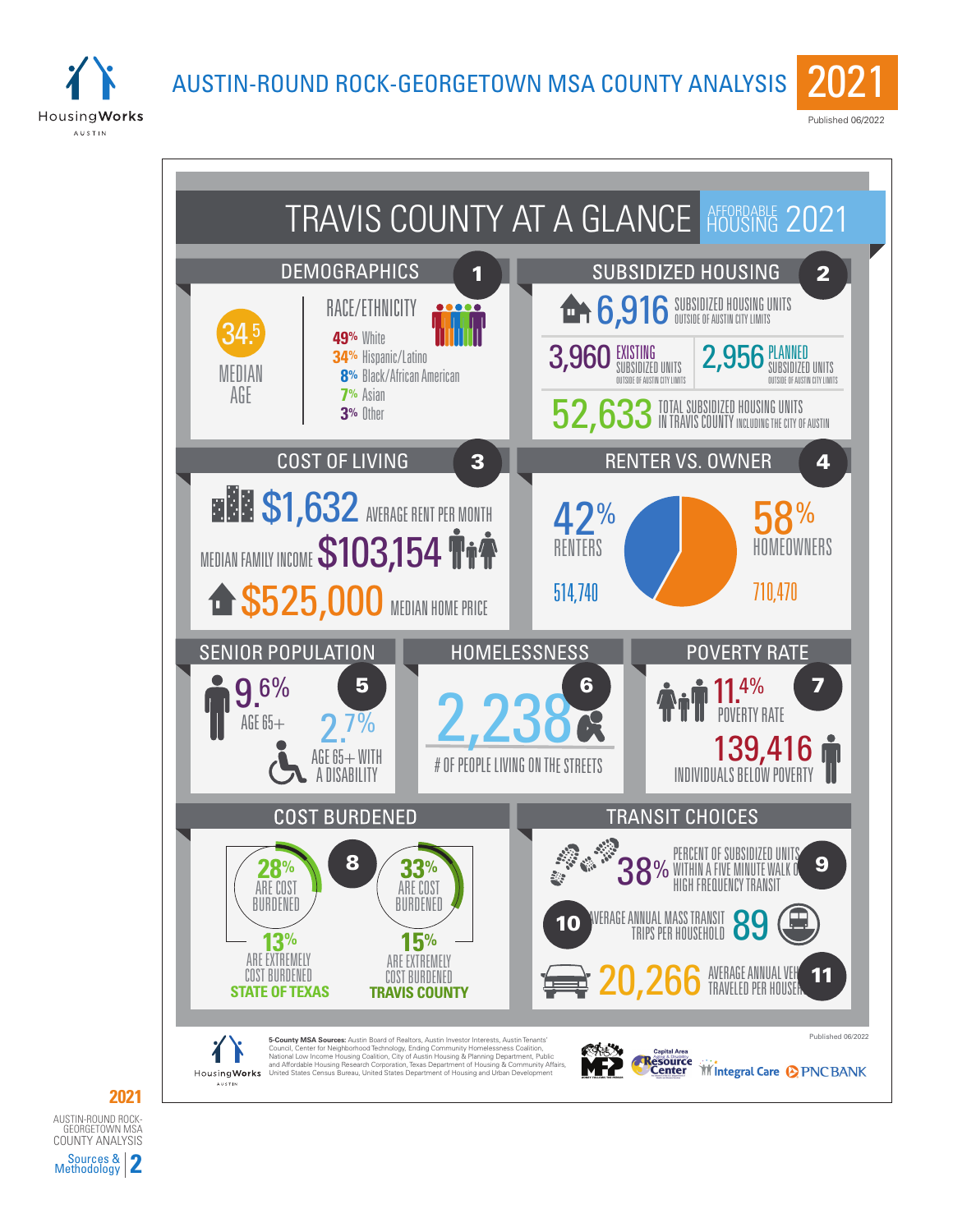





### **Methodology**

Methodological Note: *With the release of the 2020 Decennial Census results, the geographies used by the Census Bureau to approximate neighborhood-level demographic summaries (Census Tracts) were*  re-organized to account for the changes in population that have occurred since the last Census (2010). *Due to these Census Tract boundary changes, as well as slight changes to Precinct boundaries following redistricting in Travis County, the relationship between Tracts and Precincts outlined in methodology 1 needed to be updated for this year's analysis. Therefore, the figures in this year's Precinct reports are not directly comparable to those in previous years, since the demographic totals for Precincts includes the summarized counts for different Census Tracts.* 

The 5-MSA County analysis takes information summarized at the county-level from various sources outlined in the list above. Additionally, point data that is associated with distinct addresses, such as the data collected from the sources listed above, is linked to county boundaries by its overlap.

The Travis County precinct analysis is based on a number of resources and different geographical scales. The other four counties are not based on geographical scales. Furthermore, the precinct data is analyzed in the context of the boundaries of the Travis County Precincts. This has led to three separate approaches based on geographic scale of source data:

**1. Census tract data:** Data available at the census tract level is analyzed based on a methodology developed after conversation with the City of Austin demographic staff. Census tracts are divided according to their overlap with the Travis County Precinct boundaries. Tracts that overlap between two precincts are attributed to one precinct based on the overlap area and the existing land use type. Once all the tracts have been linked to a precinct, the corresponding data is calculated for that precinct. For average values such as median family income and age, the data is weighed for each census tract based on its total population using Microsoft Excel.

**2. Zip code data:** Data available at the zip code level is analyzed using the Zonal Statistics as Table tool in the Spatial Analyst toolbox of the ArcGIS software. This requires converting vector source data into the raster format and then using the tool to summarize the values of the raster based on the zones of another dataset (Travis County Precinct boundaries in this case). The results from the generated table then provide a value at the Precinct level.

**3. Point Data:** Data associated with distinct addresses, such as the data collected from the sources above, is linked to Travis County Precinct boundaries by its overlap.

**4.** To calculate the percentage of subsidized units within a five-minute walk of high frequency transit, stops on CapMetro's high frequency public transportation network is used to construct a Network Analyst model in ArcGIS software. Using a shapefile of all roads in the City of Austin and Travis County and the CapMetro high frequency route stops, a walkshed is developed using the Network Analyst to identify areas within a ¼ mile (approximately five-minute walk) by public roads to the nearest highfrequency transit stop.

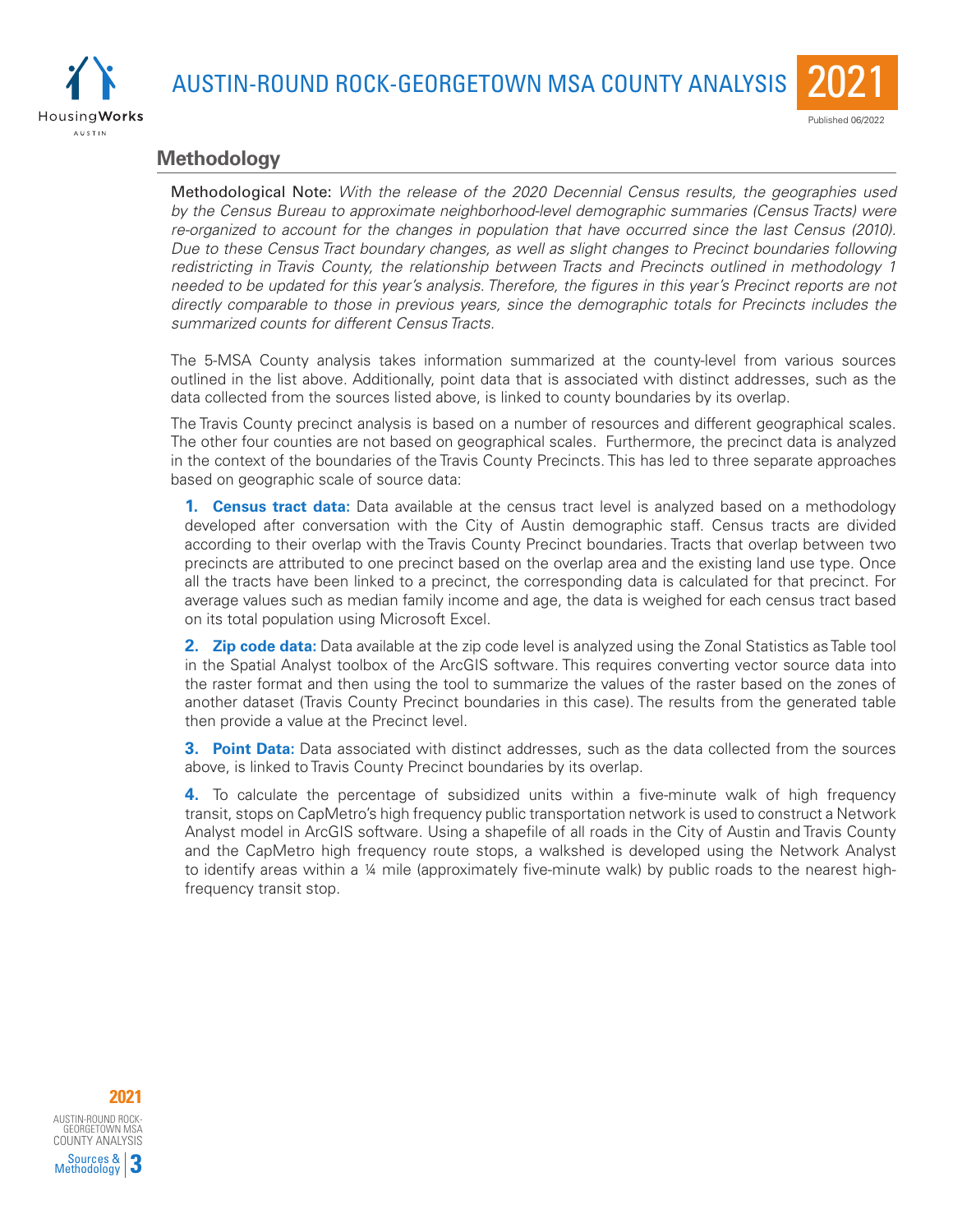



## **Measure for Homelessness in 2021 Reports**

The Ending Community Homelessness Coalition (ECHO) is the lead agency for the Austin/Travis County Continuum of Care and plans and implements community-wide strategies to end homelessness in Austin and Travis County. ECHO used an alternative methodology in place of the unsheltered Point in Time (PIT) Count in 2021 due to concerns about COVID-19 transmission. Instead of conducting an in-person unsheltered count, ECHO used local Homeless Management Information System (HMIS) data to estimate the scale of unsheltered homelessness in our community on January 28, 2021. The HMIS Snapshot and PIT Count methods are not interchangeable and data from each cannot be compared. However, the 2021 HMIS Snapshot can serve as a placeholder to estimate the number of people experiencing homelessness in Austin/Travis County<sup>2</sup>.

While the Point-in-Time Count typically includes a breakdown of the number of people experiencing homelessness by the Travis County Precinct in which they were counted, the HMIS Snapshot was not able to do so. For the purposes of the 2021 Precinct Analysis, HousingWorks worked with ECHO to create unique Precinct-level measures of estimated homelessness in the City of Austin by using information from the by-name list. The by-name list (BNL) is a list of all heads of household who have entered the Homelessness Response System, completed a Coordinated Assessment (CA), and are awaiting referral or have been referred to a housing program. As part of the Coordinated Assessment, individuals are asked to list the zip code of their last permanent address. To assess the percentage of people experiencing homelessness who lost their most recent housing in each Precinct, HousingWorks aggregated the number of individuals by their listed previous ZIP Code to create ZIP Code-level estimates of inflow to homelessness. These ZIP Code-level measures were then reaggregated to Travis County Precinct boundaries using the HUD USPS ZIP Code Crosswalk files and the Tract to Precinct crosswalk files, which were compiled by HousingWorks and used in other methods of this report.

It is important to note that not all individuals listed on the by-name list were able to note the ZIP Code from their last permanent address, while others had last permanent addresses that fell outside of Austin/Travis County. Therefore, the figures listed in each Precinct report for the percentage of Austinites experiencing homelessness with last address in Precinct only include individuals in the BNL who 1) were able to list the ZIP Code of their last permanent address; and 2) previously resided within Austin/ Travis County. In 2021, 57% of people who took the Coordinated Assessment listed their last permanent address in a Travis County ZIP Code.



AUSTIN-ROUND ROCK-GEORGETOWN MSA COUNTY ANALYSIS

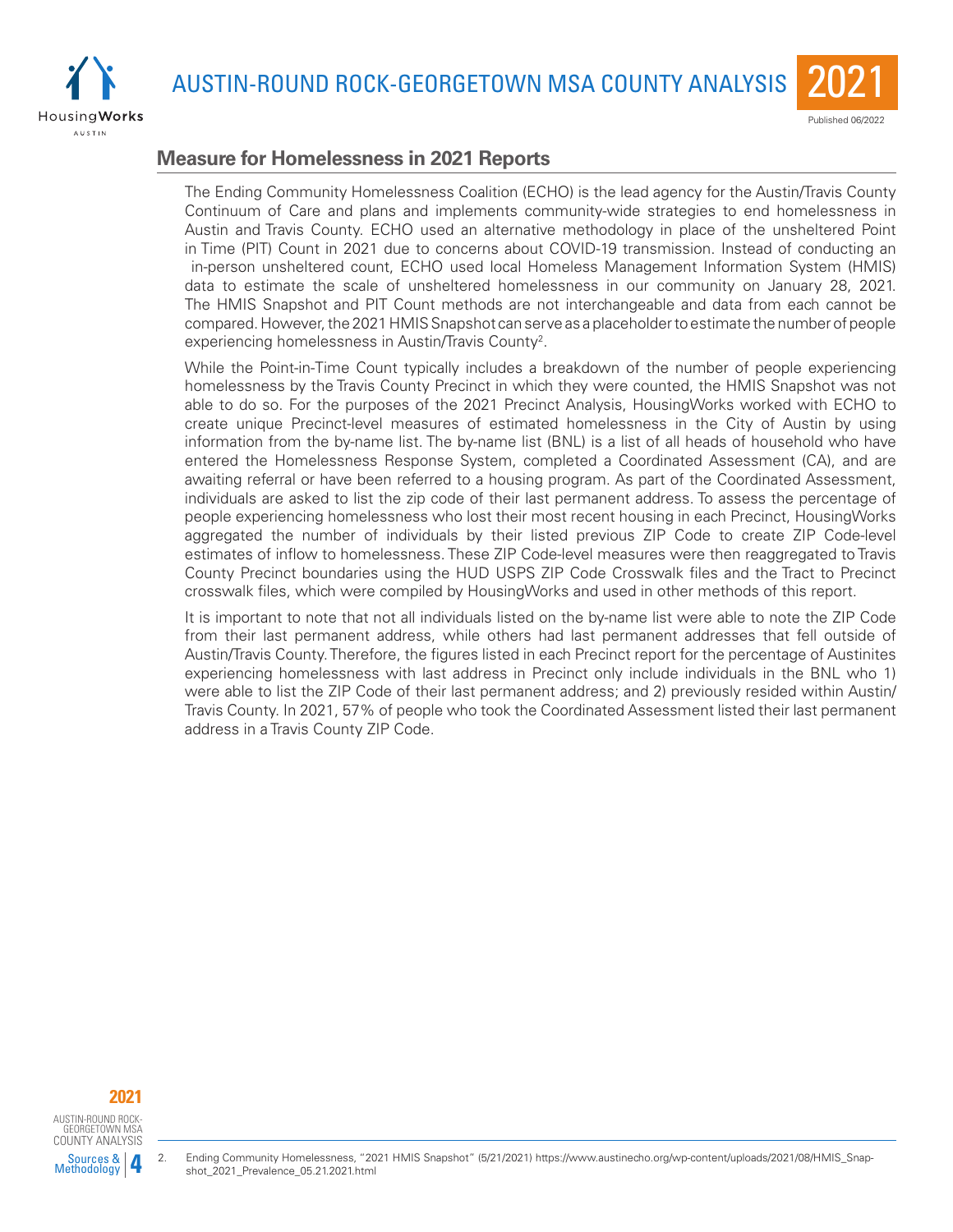



### **DEFINITIONS**

- **Poverty** The income cutoffs used by the Census Bureau to determine the poverty status of families and unrelated individuals included a set of forty-eight thresholds arranged in a two-dimensional matrix consisting of family size.
- **Subsidized Housing** Housing funded through some form of subsidy to ensure units are affordable that limits how much income households can make to rent specific units based on their income.
- **Cost Burdened** Households that spend more than 30% of their income on housing related costs (rent or mortgage, utilities) are considered cost burdened.
- **Extremely Cost Burdened** Households that spend more than 50% of their income on housing related costs (rent or mortgage, utilities) are considered cost burdened.
- **Vehicle Miles Traveled** The average annual auto travel by a household. This includes commute travel, as well as all other daily auto trips.
- **Mass Transit Trips Taken** The average annual number of fixed-route public transportation trips taken by a household.
- **Planned vs Existing Units** Existing subsidized units include any development with affordable income-restricted housing units which has received a Certificate of Occupancy, Tenant Income Certification, or is noted as Placed-in Service. Planned Units includes any development which has been approved for funds or is listed in the City of Austin's Affordable Housing Inventory with the column "Status" indicating it is not completed yet.

### **LIMITATIONS**

- American Community Survey (ACS) is based on sampling and thus the data from ACS involves a margin of error. This margin of error varies for 1-year, 3-year, and 5-year data, with decreasing levels of margin of error.
- Considering the varied sources, different geographical scales, and multiple methodologies it is important to understand that most of the data for each county and precinct is best evaluated comparatively and not referenced as absolute numbers.
- The Comprehensive Housing Affordability Strategy (CHAS) Dataset from Housing and Urban Development is based on a rotation of 3-year and 5-year ACS data. This limits the availability of the data in certain years.
- The HUD-defined Median Family Income is used in affordable housing developments to set income limits within the Austin MSA. However, since this analysis aims to show MSA-level data disaggregated by county and precinct for comparison within the Austin region, we have used Median Family Income data from the American Community Survey, at the county and Census tract-level. The ACS data will differ from the HUD-defined MFIs since it takes median incomes for all household sizes, whereas the HUD-defined MFI breaks down according to household size.
- Due to rounding, percentages represented in these graphics may not total 100%.

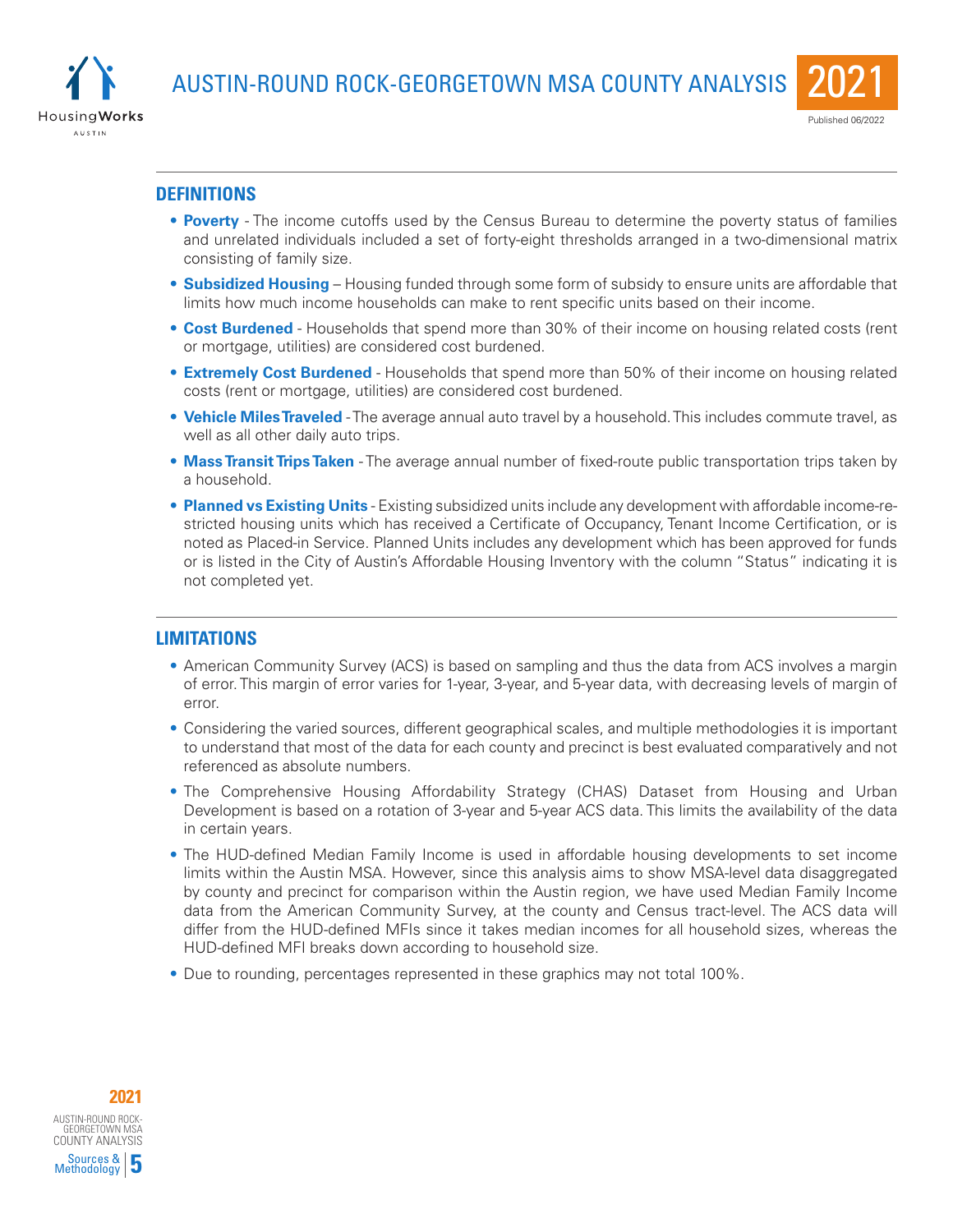



## **SUPPLEMENTAL TABLES - COUNTIES**

| A. Age and Gender by County in the Austin-Round Rock Metropolitan Statistical Area |                                                   |                                               |                                 |                                  |                              |                                |                                    |  |
|------------------------------------------------------------------------------------|---------------------------------------------------|-----------------------------------------------|---------------------------------|----------------------------------|------------------------------|--------------------------------|------------------------------------|--|
|                                                                                    | <b>Austin-Round</b><br><b>Rock MSA</b><br>(Total) | <b>Austin-Round</b><br><b>Rock MSA</b><br>(%) | <b>Bastrop</b><br><b>County</b> | <b>Caldwell</b><br><b>County</b> | <b>Hays</b><br><b>County</b> | <b>Travis</b><br><b>County</b> | <b>Williamson</b><br><b>County</b> |  |
| Total<br>Population                                                                | 2,173,804                                         |                                               | 86,839                          | 42,817                           | 222,827                      | 1,250,884                      | 570,437                            |  |
| Male                                                                               | 1.089.474                                         | 50.1%                                         | 44,089                          | 21,853                           | 110,719                      | 631,786                        | 281,027                            |  |
| Female                                                                             | 1,084,330                                         | 49.9%                                         | 42,750                          | 20,964                           | 112,108                      | 619,098                        | 289,410                            |  |
| Population 65+                                                                     | 231,942                                           | 10.7%                                         | 12,491                          | 5,678                            | 24,206                       | 120,694                        | 68,873                             |  |
| Population 65+<br>with a disability                                                | 69,935                                            | 3.2%                                          | 5,029                           | 2,503                            | 8,032                        | 33,715                         | 20,656                             |  |

*Source: American Community Survey (2016-20)*

| B. Race/Ethnicity by County in the Austin-Round Rock Metropolitan Statistical Area |                                                   |                                               |                                 |                                  |                              |                                |                                    |  |
|------------------------------------------------------------------------------------|---------------------------------------------------|-----------------------------------------------|---------------------------------|----------------------------------|------------------------------|--------------------------------|------------------------------------|--|
|                                                                                    | <b>Austin-Round</b><br><b>Rock MSA</b><br>(Total) | <b>Austin-Round</b><br><b>Rock MSA</b><br>(%) | <b>Bastrop</b><br><b>County</b> | <b>Caldwell</b><br><b>County</b> | <b>Hays</b><br><b>County</b> | <b>Travis</b><br><b>County</b> | <b>Williamson</b><br><b>County</b> |  |
| White                                                                              | 1,118,361                                         | 51.4%                                         | 44,099                          | 16,640                           | 116,980                      | 607,813                        | 332,829                            |  |
| Hispanic/Latino                                                                    | 704,998                                           | 32.4%                                         | 33,686                          | 22,720                           | 87,907                       | 420,236                        | 140.449                            |  |
| Black/African<br>American                                                          | 150,328                                           | 6.9%                                          | 6,196                           | 2.119                            | 8,326                        | 98.769                         | 34,918                             |  |
| Asian                                                                              | 128,388                                           | $5.9\%$                                       | 723                             | 423                              | 3,090                        | 83,853                         | 40,299                             |  |
| Other                                                                              | 71,729                                            | 3.3%                                          | 2,135                           | 915                              | 6,524                        | 40,213                         | 21,942                             |  |

*Source: American Community Survey (2016-20)*